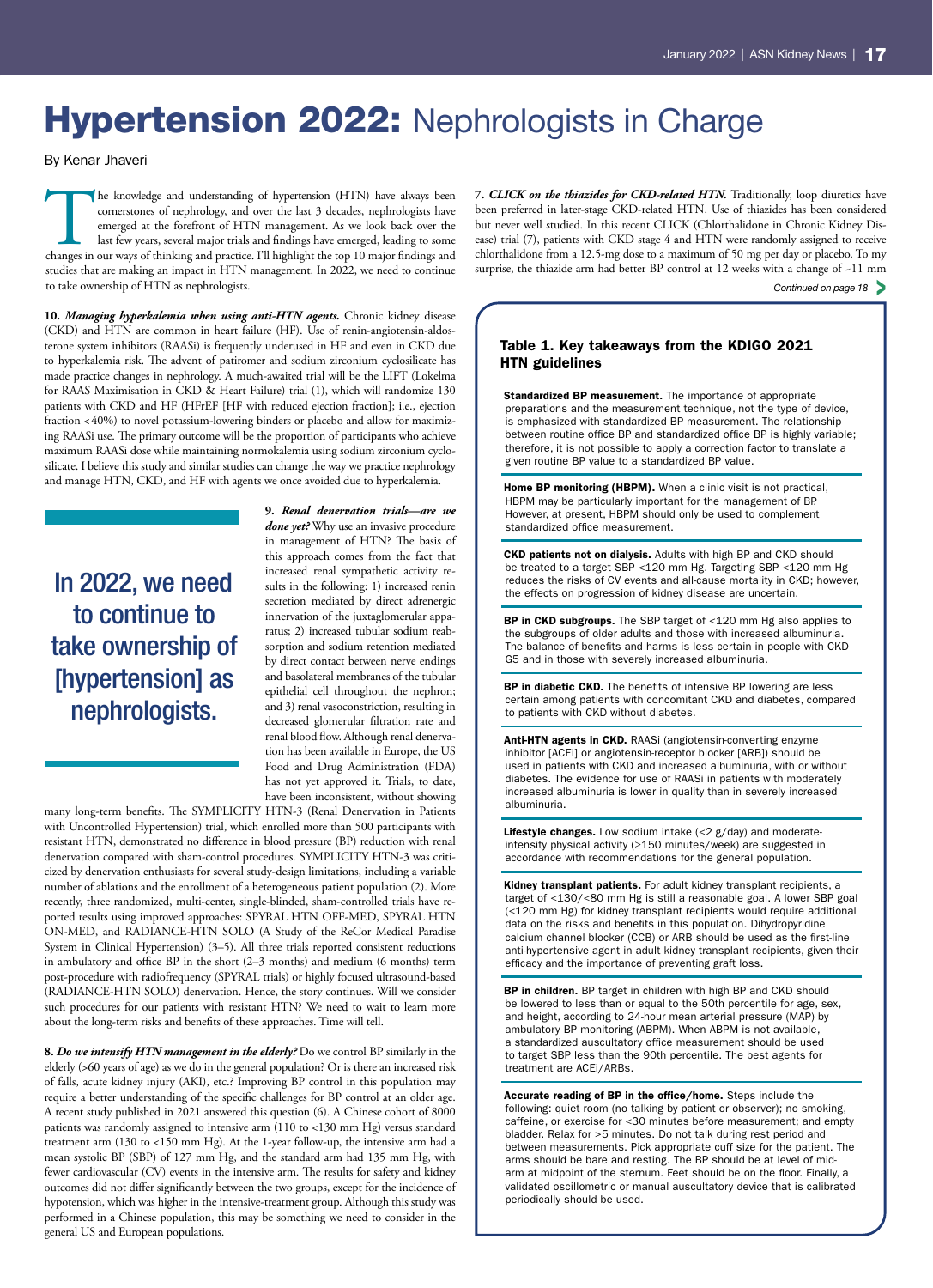## KIDNEY WATCH 2022

## Hypertension 2022

*Continued from page 17*

Hg in SBP compared to placebo. The percent change in the urinary albumin/creatinine ratio was improved as well. There was more hypokalemia, hyperuricemia, dizziness, and hypercreatinemia with the thiazide arm. The change in SBP is really dramatic. This is a practicechanging study and may lead to more use of chlorthalidone in 2022. As we prescribe more of this, monitoring for electrolyte changes is essential.

**6.** *More and more guidelines and ever-changing target for BP control.* 2021 saw the final report of the SBP intervention trial (Systolic Blood Pressure Intervention Trial [SPRINT]), which assessed additional primary outcome events adjudicated after data lock for the primary analysis and included a post-trial observational period for 1 year (8). The report had concluded that among patients who were at increased CV risk, targeting a SBP of less than 120 mm Hg resulted in lower rates of major adverse CV events and lower all-cause mortality than targeting a SBP of less than 140 mm Hg—both during receipt of the randomly assigned therapy and after the trial. The Kidney Disease: Improving Global Outcomes (KDIGO) revised 2021 guidelines propose a SBP target of less than 120 mm Hg using standardized office reading for most people with CKD not receiving dialysis, the exception being children and kidney transplant recipients (Table 1). These guidelines simplify things a bit for us as we move into 2022.

**5.** *Potassium is important in HTN management.* 2021 taught us, via two trials, that potassium is an important player in HTN management. A salt-substitute study (9), performed in China, randomly assigned participants with HTN to a salt substitute that had 75% sodium chloride and 25% potassium chloride or a control group of 100% sodium chloride. Among people who had a history of stroke or were 60 years of age or older and had HTN, the rates of stroke, major CV events, and death from any cause were lower with the salt substitute than with regular salt. Another study published online in 2021 showed that higher sodium and lower potassium intakes, as measured in multiple 24-hour urine samples, were associated in a dose-response manner with a higher CV risk (10). The role of potassium in HTN management continues to gain momentum. This may be something to watch out for in 2022 as we understand this story better.

**4.** *Quartet may be the magic pill.* The multi-center Australian clinical trial of a potential future "quadpill" dose of four medications, termed Quadruple Ultra-Low-Dose Treatment for Hypertension (QUARTET) (11), demonstrated that a single pill containing an ultra-low quadruple combination is much more effective than the traditional approach of starting with monotherapy (single drug). The pill contained irbesartan at 37.5 mg, amlodipine at 1.25 mg,

## Figure 1.



Proposed modifications to the diagnostic approach to detect overt and milder forms of primary aldosteronism. Biochemical screening for primary aldosteronism is generally pursued when classical indications are observed, as recommended by the Endocrine Society. A positive screen for primary aldosteronism should suggest reninindependent aldosterone secretion, whereby aldosterone levels are relatively high in the context of a suppressed renin. In the absence of overt evidence for renin-independent aldosteronism on screening, confirmatory testing can be used to affirm the diagnosis. Failure or relative failure to suppress aldosterone on dynamic testing may confirm the diagnosis, whereas marked suppression of aldosterone may instead suggest a diagnosis of low-renin hypertension. Modified from Vaidya et al. (19). Created using [BioRender.com.](http://BioRender.com)

indapamide at 0.625 mg, and bisoprolol at 2.5 mg. The primary outcome was the significantly reduced BP in the group starting on the quadpill at 12 weeks. These differences were sustained, with BP control still better with the quadpill approach compared to the standard approach at 12 months and no differences in side effects. This was the first study to show that the benefits are maintained long term without any reduction over time. Although I am not a fan of multiple pills in one, this may help change the polypharmacy we see in medicine. Will something similar be in the making for diabetic nephropathy in 2022?

**3.** *Inequalities exist in HTN management.* COVID‐19 has exacerbated the preexisting inequities in HTN management and control in the United States (12). Virtual healthcare is now widespread because of COVID-19, and this may widen the divide in healthcare access across race/ethnicity, wealth, geography, and education levels. BP control rates are declining, especially among communities of color and those without access to healthcare or health insurance (13). Bress et al. (13) performed a qualitative study that underscored environmental and socioeconomic factors that are deeply embedded in US healthcare and research that impact inequities in HTN. As suggested by the authors, there is an urgent need to improve the implementation of community-based interventions and BP self-monitoring, which can help build patient trust and increase healthcare engagement in all communities.

**2.** *Rise of the MRAs.* Resistant HTN is not uncommon in the world of nephrology. The PATHWAY 2 trial showed us that the mineralocorticoid receptor antagonist (MRA) spironolactone is a clear winner in the treatment of resistant HTN (14). The superiority of spironolactone supports a primary role of sodium retention in this condition. More recently (15), another MRA (finerenone), when used in patients with CKD and type 2 diabetes, resulted in lower risks of CKD progression and CV events than placebo. Interestingly, the impact of finerenone in BP control was minimal, hinting at direct kidney anti-fibrotic effects. Although we worry about potassium increases and hypercreatinemia, the use of MRAs in HTN management has been limited (16).

**1.** *Rise of the "aldo"—missed aldosteronism.* We need to recognize and treat more primary aldosteronism. A 2021 multi-center study found that only 1.6% of patients with treatmentresistant HTN were appropriately tested for primary aldosteronism (16). A nephrology or endocrinology visit was associated with a higher likelihood of diagnosis, and testing and diagnosis increased the likelihood of therapy with MRA and better BP control over time. Another recent study found a similarly low rate of screening for primary aldosteronism as well (17). A prior study found that adjusted prevalence estimates for biochemical-overt primary aldosteronism were close to 11% in resistant HTN (18)—a very high number—indicating that we are missing the opportunity to treat many patients with the most appropriate medica-

tion. The aldo/renin ratio has a poor sensitivity and negative-predictive value. Low plasma renin activity should prompt a diagnosis of primary aldosteronism (and most cases will not have an adenoma but will still respond well to MRAs). Our threshold criteria for defining aldosterone levels may also not be accurate. Figure 1 suggests that the diagnosis of primary aldosteronism need not rely on binary thresholds; rather, it may exist across a continuum of severity, whereby mild and non-classical cases may be detected as well. It is time that we redefine primary aldosteronism, as it may have a role in what we keep calling "essential HTN." The rise of aldo has begun. In 2022, let's all start blocking its untoward effect.

*Kenar D. Jhaveri, MD, is Professor of Medicine at the Donald and Barbara Zucker School of Medicine at Hofstra/Northwell and an attending nephrologist at Northwell Health, Long Island, NY, and is editor-in-chief of*  ASN Kidney News*.*

The author reports no conflicts of interest.

#### **References**

- 1. Murphy D, et al. The LIFT trial: Study protocol for a double-blind, randomised, placebo-controlled trial of K+-binder Lokelma for maximisation of RAAS inhibition in CKD patients with heart failure. *BMC Nephrol* 2021; 22:254. doi: 10.1186/s12882-021-02439-2
- 2. Bhatt DL, et al. A controlled trial of renal denervation for resistant hypertension. *N Engl J Med* 2014; 370:1393–1401. doi: 10.1056/NE-JMoa1402670
- Böhm M, et al. Efficacy of catheter-based renal denervation in the absence of antihypertensive medications (SPYRAL HTN-OFF MED Pivotal): A multicentre, randomised, sham-